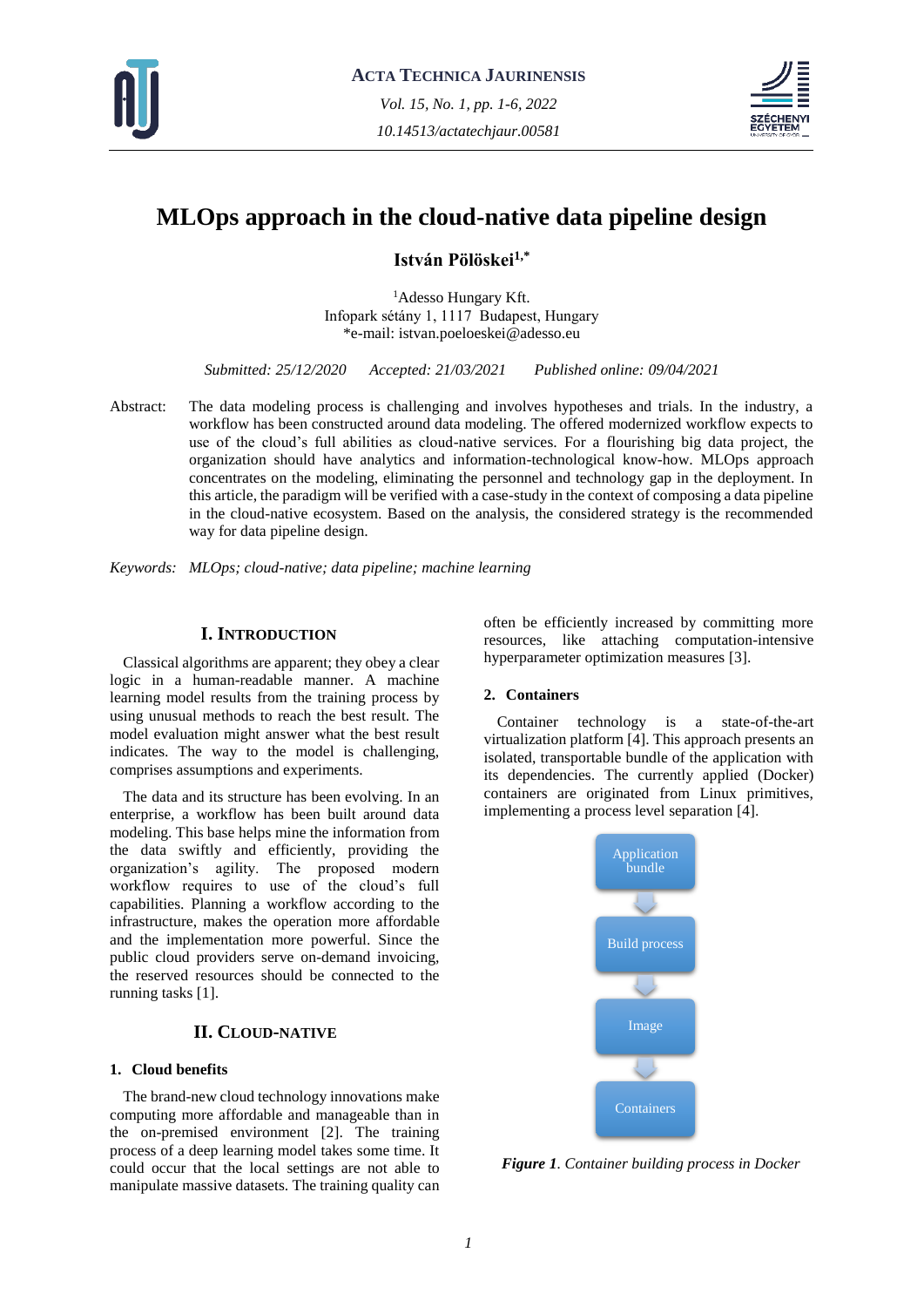Docker containers are formed (**Fig. 1**) from layered immutable images based on their descriptor (Dockerfile) [5]. In the enterprise where containers are started and stopped dynamically by the runtime environment, it is advised to reduce the startup time; the container should be light-weight for better usability in the cloud-native circumstances [5]. In application development, the building process can be supported by assigned containers; the production container contains only the binaries with the runtime environment.

According to the 12 factors application principle [6], the conventional container-level application design must utilize the cloud-native's potential opportunities. The terms of the pattern, like stateless processes, are the primary entry points for cloudnative use-cases.

#### **3. Cloud-native benefits**

The Cloud Native Computing Foundation was established in 2015 to promote innovative container technologies [7]. According to their interpretation: the cloud-native is the set of technologies for providing scalable applications in the cloud, including ideas like micro services, DevOps, and agile [8]. Furthermore, cloud-native is more than architecture; it is a radical change in providing and developing a service. The cloud-native applications use the cloud's traits with its full potential.

Containers and micro services are the fundamental characteristics of cloud-native applications [8]. The functionalities are broken down into tiny autonomous bits, including an API-based interface. The pieces can be operating individually; each part has its deployment and version. The containers' concept proves each service process-wise sovereignty and lessens the entire system's complexity [8]. By wholly practicing cloud principles, it is feasible to serve compliant and scalable software.

Implementation's rate is vital. Fleet delivering features for the business is a strategic advantage. Introduction with a DevOps mindset and Agile, stateof-the-art deployment system can accomplish the business's demands more efficiently than before [8].

By the usage of the cloud-native best practices, the suggested architecture makes the application reliable and fault-tolerant. The framework replaces the broken element with a fresh instance, operating like a selfhealing system. It preserves the functionalities by allocating more instances process-wise; the resources' dynamic usage is possible [9].

The state-of-the-art cloud-native solution is the Kubernetes, presented by Google [10]. In the Kubernetes, the containers are merged into POD, the atomic primitive in the Kubernetes ecosystem. Through the POD approach, the lifecycle of the processes can be executed through the orchestrator.

# **III. DATA PIPELINE**

#### **1. Pipeline**

The data pipeline is an adhesive code between the data sources and machine learning algorithms [11]. The code segment, as mentioned earlier, is continuously growing because the data composition strongly influences it. The data needs to be reconstructed and conveyed before the training commences. A workflow is a feasible solution, gathering and standardizing the required data, for providing high-level input for the machine learning algorithms. Since the entire process is divided into numerous levels, parallelized computing procedures are used [12].

The pipeline workflow design is not an uncomplicated task. Realizing the whole data processing requires some boilerplate codes. Workflow builders standardize the orchestration of data pipelines by using workflow engines and frameworks.

## **2. MLOps**

Some prototypes are not deployed in the machine learning use-cases in the production situation because they may have concerns with the more prominent data-load or scaling, scheduling, or the integration to the data sources. For a successful big data project, the organization should have analytics and infrastructure expertise; they need to have a comprehensive plan about deploying the model and the production dataset's training cycles.

As a bridge linking the data scientist and software engineer, a unique responsible role is a viable solution to tackle machine learning models to production as soon as possible. This specialist needs to have a global picture of the model lifecycle, like organizing each stage's main interactions [13]. Infrastructural coordination is necessary for having efficient architectural usage and automatized, high-quality input data from diversified sources. It makes the deployment cycles of the models regular.

The role of MLOps as a Machine Learning branch of the DevOps is accepted in the machine learning domain [13]. It is a compound of operation, machine learning, and business understanding. All of them are distinct competencies. The DevOps methodology is for the speed and effectiveness of development and deployment, providing the project's adaptability in line with the agile [13]. MLOps is the same approach but focuses on the model development for eliminating the personnel and technology gap in the deployment. It concentrates on model formulation, evaluation, deployment, and monitoring. The new cloud-based solutions promote this approach vigorously.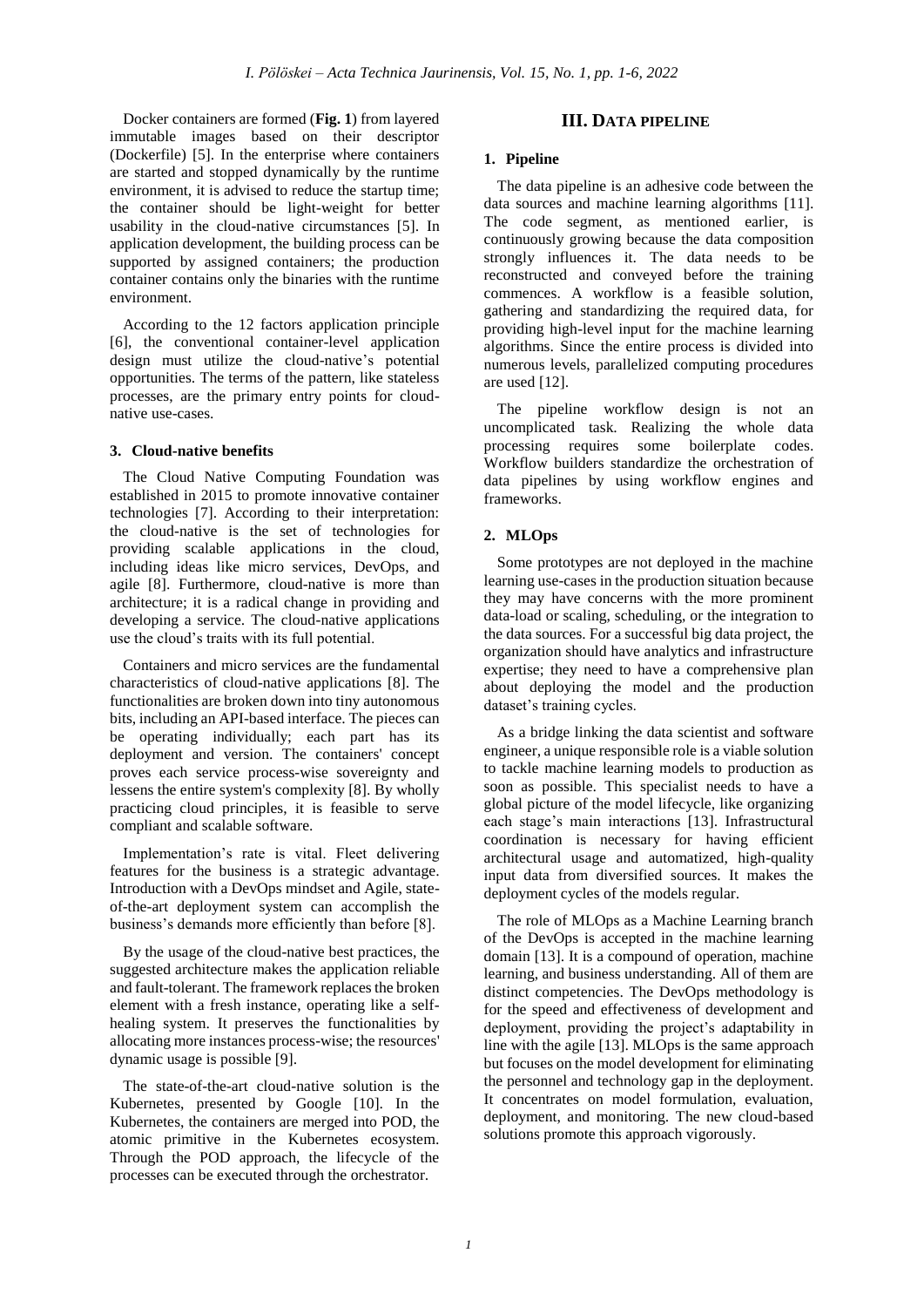## **3. Data platform**

The data solution performs some steps in the data use-case, like the data-preparation, training, model verification, feature selection [12]. Achieving a data solution is challenging because it involves some perspectives like mathematics, informatics, and business [14]. It was stimulating to present a solution for data scientists in the last years, granting the possibility to deploy their model without code modifications in a productive environment. The complexity should be diminished through the modern data frameworks, giving a portable, scalable, and efficient infrastructure for the data experts. Managing the existing, same locally tested code, in the cloud environment, without an extensive perception of the cluster is an immense business value. The team can focus on the business, not on the cloud-native infrastructure or deployment. The effort to the productive data solution has been simplified, but the actual performance is to build an integrated failtolerant data infrastructure.

If the model has been constructed, the business should apply it. Conventional components also support the deployment section, like the TensorFlow Serving library [15]. The implementation unit or product support should permanently observe the usage of the model. Sometimes, the prototype should be aligned with the current data structure or obscure data patterns (**Fig. 2**). The model should be retrained for being up-to-date.



*Figure 2. Prototyping process*

A CI/CD pipeline like a data platform is an added advantage because it accommodates the rapid prototyping process. Data science can explore their new idea directly in production. The new model can be deployed smoothly through some automatisms, producing business value as soon as possible in the continuously varying business environment. According to the MLOps principle, the Machine Learning tasks and artifacts can be combined with mainstream DevOps instruments [13].

#### **4. Cloud-native pipelines**

Kubernetes and TensorFlow are the prime opensource brands that were started by Google [16]. By them, some modern infrastructure has been established for giving improved solutions for novel problems. As their union, the KubeFlow is a state-ofthe-art toolkit in a self-managed cloud-native ecosystem [17].

Kubeflow is an open-source cloud-native platform for developing data pipelines and workflows. It is a potent mixture of pipeline approach with cloud-native foundation [17]. It clarifies and normalizes the whole machine learning sequence in the cloud.

Machine learning and deep learning should be used with active data-processing in the cloud to determine contemporary data problems. According to the usecase discussed earlier, the KubeFlow may work as a fundamental part of its cloud-native strategy.

#### **5. Workflow as graph**

A pipeline can operate on the cluster. This procedure is cost-effective because the scaling-out is more affordable than the scaling-up [18]. Since the workflow is composed as a DAG (directed acyclic graph), each job can be executed as a DAG node [19].

Each task can be grouped by components (like python functions). The components, like regular atomic elements, can interact through their inputs and outputs. The low-level segments are not responsible for the cloud-naiveness. In the framework, the orchestrator is responsible for the supervision of the elements. The data specialists must not implement the infrastructure; they can only focus on their business processes [19].

Other pipelines can re-use each operator or component. By them, the entire pipeline can be controlled on the tasks level. The flow is visualized graphically, and each part has its log-stream. That facilitates the bug finding and fixing in the production.

For the coding, the KubeFlow accommodates jupyter notebooks as a standard coding context [17]. It is a popular conventional solution in the machinelearning society, strongly supports feature engineering and model fabricating. Through the builtin visualization, the data scientist can adequately decipher the information of the data. By a jupyter service provision, the most popular dependencies and libraries can be included by default; the resource quotas can also be configured. The configured runtimes can use GPU assistance as well (**Fig. 3**).

#### **6. Infrastructure based on the pipeline**

Establishing the infrastructure on the POD level of the nodes is complex. New frameworks, like Kubeflow, allow constructing pipelines at the code level without explaining them in any descriptor files. The script can control the whole infrastructure; the designed program can be scaled based on the load in a portable style [16]. This is propitious for machine learning use-cases when the training cycles are more resource-demanding than the prediction use-cases. The billing is based on consumption in the cloud; the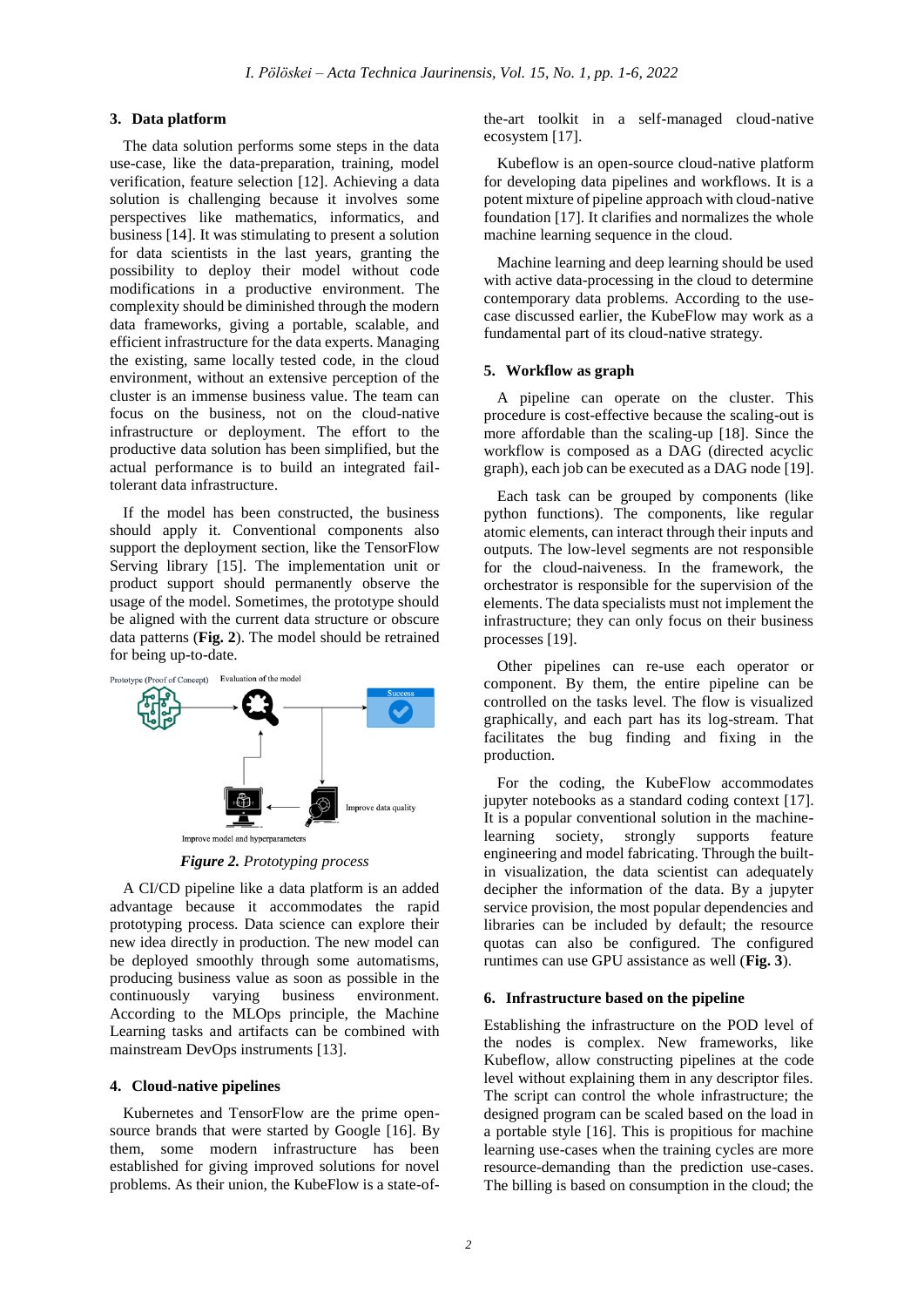corporation should not keep any additional resources when it is not necessary.



*Figure 3. Kubeflow landscape*

The critical advantage of cloud-native infrastructure, the built-in features for the provision of the services. ReplicaSets, monitoring, heartbeat. All these factors and patterns are primary for consistent and fail-tolerant infrastructure [10]. The abstraction and standardization of the frameworks enhance the security and the overall maintainability.

#### **7. GPU based pipelines**

The data pipelines in the industry expect regular training cycles. This is resource consuming, but this resource should be granted only on demand. Cloud computing is a valid option for this use-case.

The workflows are compute-intensive but present a choice for distributed computing. Deep learning is a potent use-case of GPU programming [20]. By the native integration of GPU, the training can be accomplished more adequately without complicated GPU scripts.

# **8. TFX**

Tensorflow is the state-of-the-art deep learning and computational framework [21]. Tensorflow Extended (TFX) library and specification help the Tensorflow model implementations in the production. A proper pipeline can be built around the deep learning model through its elements, like an end-to-end solution (**Fig. 4**). It is providing a high-performance application in the cloud-native environment.

Through Tensorflow Extended, a standardized TensorFlow pipeline can be created for particular orchestrators like Airflow and Kubeflow [21]. Having a multi-architectural approach has an advantage because it cannot be guaranteed that the project can obey the cloud-native principles. Integration and workflow management is a necessity, but the target

system does not always use Kubernetes. In that case, traditional alternatives (like Airflow) must be used.



*Figure 4. Tensorflow Extended pipeline*

# **IV. CASE STUDY: DATA PLATFORM IN MANUFACTURING**

## **1. Situation faced**

Data science's fundamental duty is the observation and optimization of business processes. This journey is like a discovery of the production. The base-line situation is the progressed scrapping rate in manufacturing; the selected data scientist should investigate and analyze the root causes.

For the production-ready data-analytics result, the data team wants to constitute a data platform. The platform should utilize the public cloud approach; natively, it needs GPU support besides high availability. The cloud infrastructure should be sized according to the actual load; more resources should be involved in the exacting training steps. This architecture should support the data science department's standard data tools like Jupyter notebooks and python with deep learning support. The integration layer should be capable of loading the required data sources in the organization without any difficulty.

#### **2. Actions taken**

The MLOps approach adds the DevOps toolstack and cloud-native philosophy to the data workloads. An MLOps engineer represents the way how the model should be applied and deployed. Some orchestration difficulties have already been resolved through the introduction of KubeFlow in the cloudnative environment (**Fig. 5**).

The chosen strategy was shifting from the simple to more complex features. The base-line model can be improved for better accuracy through hyperparameter optimization and feature engineering. With a simplistic proof of concept, the data platform architecture can be validated for usability. Based on the evaluation outcome, the model's overall performance has been improved and verified by mainstream measurements (like accuracy, F1-score, etc.) [22]. If the model's correctness meets the requirements, the deployment begins.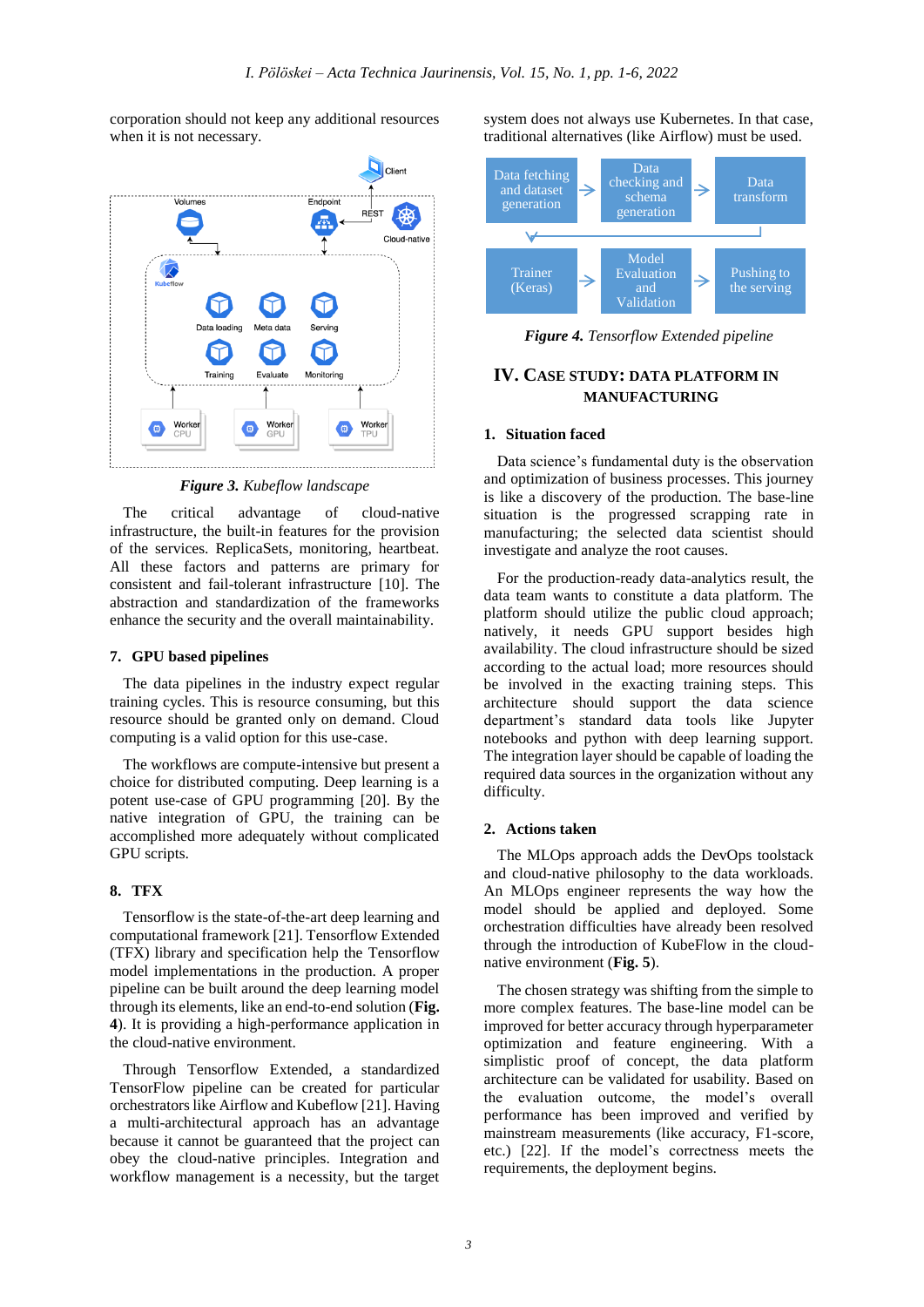

*Figure 1. Realized pipeline. Cloud services have processed the input data. The created model has been published*

Through the prototype has been adapted several times, a version controlling is required. The model selection is also essential because the existing models could have more excellent performance than the new release. A basis artifact library can serve the previously built best model.

The workflow can be altered; it triggers container level cloud-native fundamental changes. The produced components can manage the complete training and evaluation workflow. Monitoring and logging operations are assigned to primary activities. The pipeline steps in details:

- Establishing the pipeline cloud-native architecture based on the repository
- Data pre-processing and data digestion
- Machine learning (classical or deep learning approach) in dedicated PODs
- Evaluation and model selection
- Deployment to the REST endpoint

The data scientists have built a promising offline model. The deployment and extension of the pipeline remain challenging. It takes time to reach the production level.

### **3. Results achieved**

It is justified to set up a pilot project for a reduced scope for experiment purposes. The immediate feedback can solidify the concept shortly (**Fig. 6**). A production-level prototype verifies the theoretical approach and achieves the management's acceptance. The testing charge is lower in that case, and the design can be examined without higher production risks.



*Figure 2. The quick feedback loop in production*

By acceptance of the MLOps mindset, the research loops become more expeditious. Through continuous integration, the pipeline and model can be arranged rapidly in production. Model optimization, like hyperparameters harmonizing, claims some trials and failures. The prompt reactions yield real business content in production.

The MLOps gives the dynamic construction of event-based workflows, with the native support of distributed data processing frameworks, implementing scale-out opportunities on the top of the cloud-native design.

#### **4. Lessons learned**

At the first iteration, the pipeline was composed of Jenkins jobs. It was complicated and not resembling the data science mindset. Between the prototyping and deployment, there was a considerable gap. KubeFlow with Tensorflow Extended resolved this concern. The framework accommodates a firm context for modeling without narrowing the data experts' opportunities. The utilized technology grants high-level automatization possibilities by the usage of elements that implement specific subsequent responsibilities. The Tensorflow Extended represents a current, comprehensive ML pipeline, from implementing the new business scenarios to managing the traditional machine learning activities.

## **V. CONCLUSION**

Some designs never reach production in the machine learning area. A pipeline, like a structure, supports loading and digesting the data for machine learning procedures. The scalability is crucial because the training expenses are soaring in the latest neural network-based architectures; the complete workflow should be performed in an on-demand manner in the cloud. Cloud-native seems to be a convenient and future-proof solution. Based on the study, the examined strategy is the advised way for data pipeline configuration.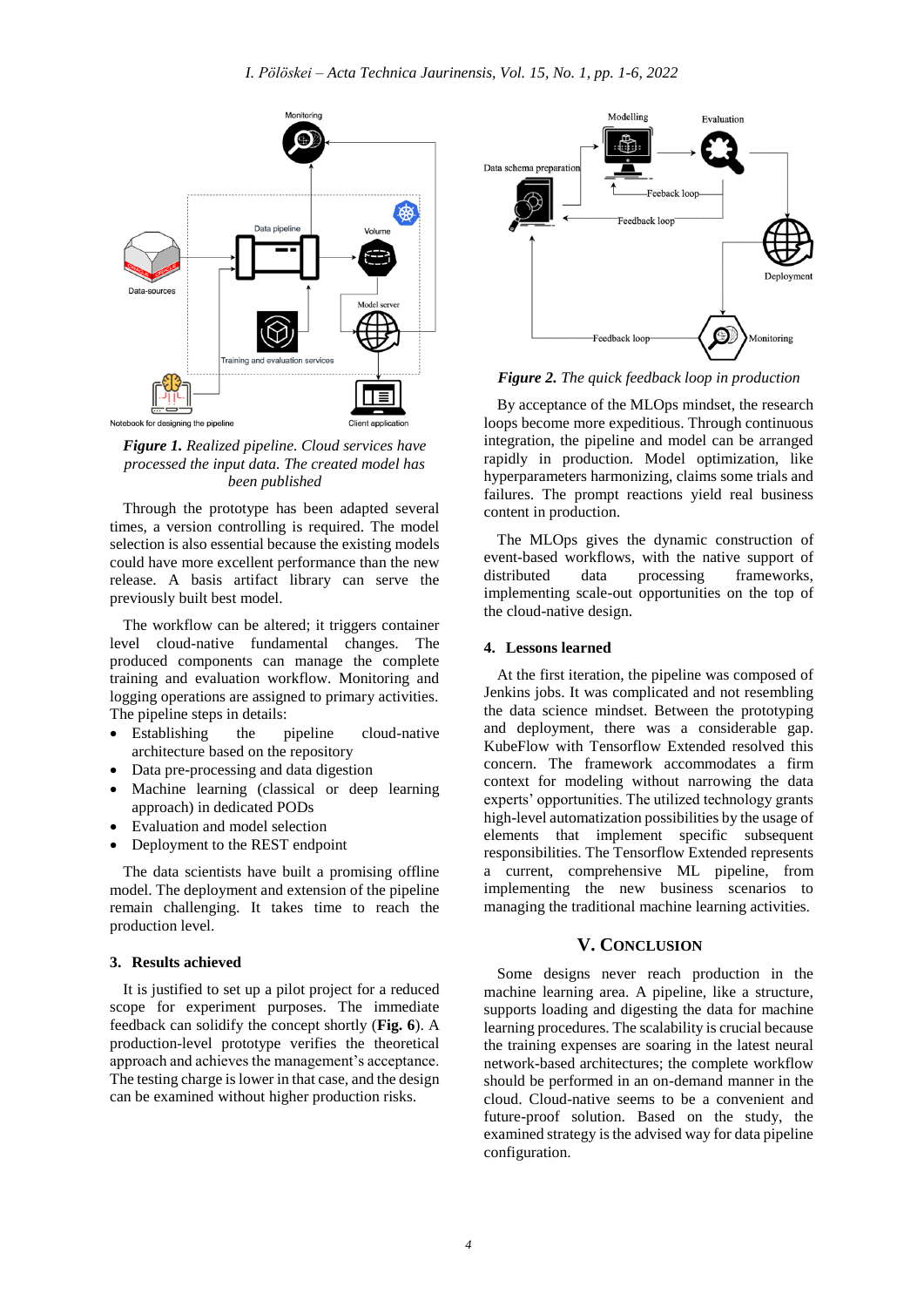#### **ACKNOWLEDGEMENT**

The publishing of this paper was supported by XY.

## **AUTHOR CONTRIBUTIONS**

**I. Pölöskei**: Conceptualization, Experiments, Writing

## **REFERENCES**

- [1] R. Gao, L. Wang, R. Teti, D. Dornfeld, S. Kumara, M. Mori, M. Helu, Cloud-enabled prognosis for manufacturing. CIRP Annals - Manufacturing Technology 64 (2) (2015) pp. 749-772. <https://doi.org/10.1016/j.cirp.2015.05.011>
- [2] D. A. Tamburri, M. Miglierina, E. Di Nitto, Cloud applications monitoring: An industrial study. Information and Software Technology 127 (2020) 106376.

<https://doi.org/10.1016/j.infsof.2020.106376>

- [3] L. Franceschi, M. Donini, P. Frasconi, M. Pontil, On hyperparameter optimization in learning systems. 5th International Conference on Learning Representations, ICLR 2017 - Workshop Track Proceedings.
- [4] M. De Benedictis, A. Lioy, Integrity verification of Docker containers for a lightweight cloud environment. Future Generation Computer Systems 97 (2019) pp. 236-246. <https://doi.org/10.1016/j.future.2019.02.026>
- [5] A. Martin, S. Raponi, T. Combe, R. Di Pietro, Docker ecosystem – Vulnerability Analysis. Computer Communications 122 (2018) pp. 30- 43.

<https://doi.org/10.1016/j.comcom.2018.03.011>

- [6] M. Mohamed, R. Engel, A. Warke, S. Berman, H. Ludwig, Extensible persistence as a service for containers. Future Generation Computer Systems 97 (2019) pp. 10-20. <https://doi.org/10.1016/j.future.2018.12.015>
- [7] D. Gannon, R. Barga, N. Sundaresan, Cloud-Native Applications. IEEE Cloud Computing, 4 (2017) pp. 16-21. [https://doi.ieeecomputersociety.org/10.1109/](https://doi.ieeecomputersociety.org/10.1109/MCC.2017.4250939) [MCC.2017.4250939](https://doi.ieeecomputersociety.org/10.1109/MCC.2017.4250939)
- [8] S. Peltonen, L. Mezzalira, D. Taibi, Motivations, Benefits, and Issues for Adopting Micro-Frontends: A Multivocal Literature Review.

<https://arxiv.org/abs/2007.00293>

[9] M. Malawski, A. Gajek, A. Zima, B. Balis, K. Figiela, Serverless execution of scientific workflows: Experiments with HyperFlow, AWS Lambda and Google Cloud Functions. Future Generation Computer Systems 110 (2020) pp. 502-514.

<https://doi.org/10.1016/j.future.2017.10.029>

[10] S. Kho Lin, U. Altaf, G. Jayaputera, J. Li, D. Marques, D. Meggyesy, S. Sarwar, S. Sharma, W. Voorsluys, R. Sinnott, A. Novak, V.

## **DISCLOSURE STATEMENT**

The authors declare that they have no known competing financial interests or personal relationships that could have appeared to influence the work reported in this paper.

Nguyen, K. Pash, Auto-Scaling a Defence Application across the Cloud Using Docker and Kubernetes. Proceedings - 11th IEEE/ACM International Conference on Utility and Cloud Computing Companion, UCC Companion 2018. [https://doi.org/10.1109/UCC-](https://doi.org/10.1109/UCC-Companion.2018.00076)[Companion.2018.00076](https://doi.org/10.1109/UCC-Companion.2018.00076)

- [11] D. Wu, L. Zhu, X. Xu, S. Sakr, D. Sun, Q. Lu, Building pipelines for heterogeneous execution environments for big data processing. IEEE Software, 33 (2) (2016) pp. 60-67. <https://doi.org/10.1109/MS.2016.35>
- [12] Z. Peng, Stocks Analysis and Prediction Using Big Data Analytics. Proceedings - 2019 International Conference on Intelligent Transportation, Big Data and Smart City, ICITBS 2019.

<https://doi.org/10.1109/ICITBS.2019.00081>

- [13] I. Karamitsos, S. Albarhami, C. Apostolopoulos, Applying DevOps Practices of Continuous Automation for Machine Learning. Information 11 (7) (2020) 363. <https://doi.org/10.3390/info11070363>
- [14] J. S. Saltz, S. Yilmazel, O. Yilmazel, Not all software engineers can become good data engineers. Proceedings - 2016 IEEE International Conference on Big Data, Big Data 2016.

<https://doi.org/10.1109/BigData.2016.7840939>

[15] D. Baylor, K. Haas, K. Katsiapis, S. Leong, R. Liu, C. Menwald, M. Trott, H. Miao, M. Zinkevich, N. Polyzotis, Continuous training for production ML in the tensorflow extended (TFX) platform. Proceedings of the 2019 USENIX Conference on Operational Machine Learning, OpML 2019. [https://www.usenix.org/conference/opml19/pr](https://www.usenix.org/conference/opml19/presentation/baylor)

[esentation/baylor](https://www.usenix.org/conference/opml19/presentation/baylor)

- [16] Google, Kubeflow [cited 2020-12-25]. <https://www.kubeflow.org/>
- [17] Z. Li, R. Chard, L. Ward, K. Chard, T. J. Skluzacek, Y. Babuji, A. Woodard, S. Tuecke, B. Blaiszik, M. J. Franklin, I. Foster, DLHub: Simplifying publication, discovery, and use of machine learning models in science. Journal of Parallel and Distributed Computing 147 (2021) pp. 64-76.

<https://doi.org/10.1016/j.jpdc.2020.08.006>

[18] C. Avci Salma, B. Tekinerdogan, I. N. Athanasiadis, Domain-Driven Design of Big